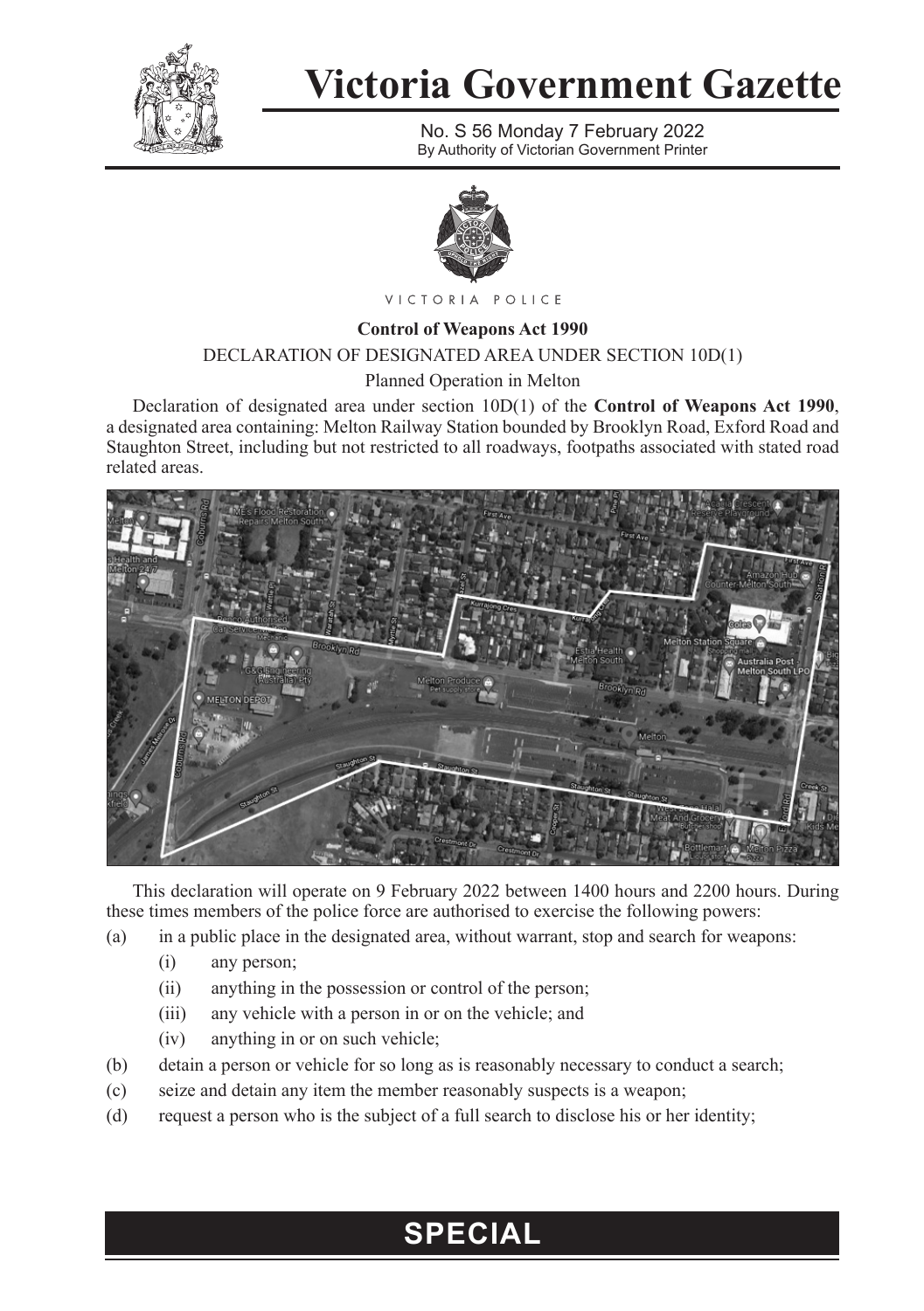- (e) direct a person to leave the designated area if the police officer reasonably believes the person is wearing the face covering primarily to
	- (i) conceal their identity; or
	- (ii) protect them from the effects of a crowd control substance, and the person refuses to remove the face covering when requested to do so;
- (f) direct the person to leave the designated area if the police officer reasonably believes the person intends to engage in conduct that would constitute an affray (section 195H **Crimes Act 1958**) or violent disorder (section 195I **Crimes Act 1958**).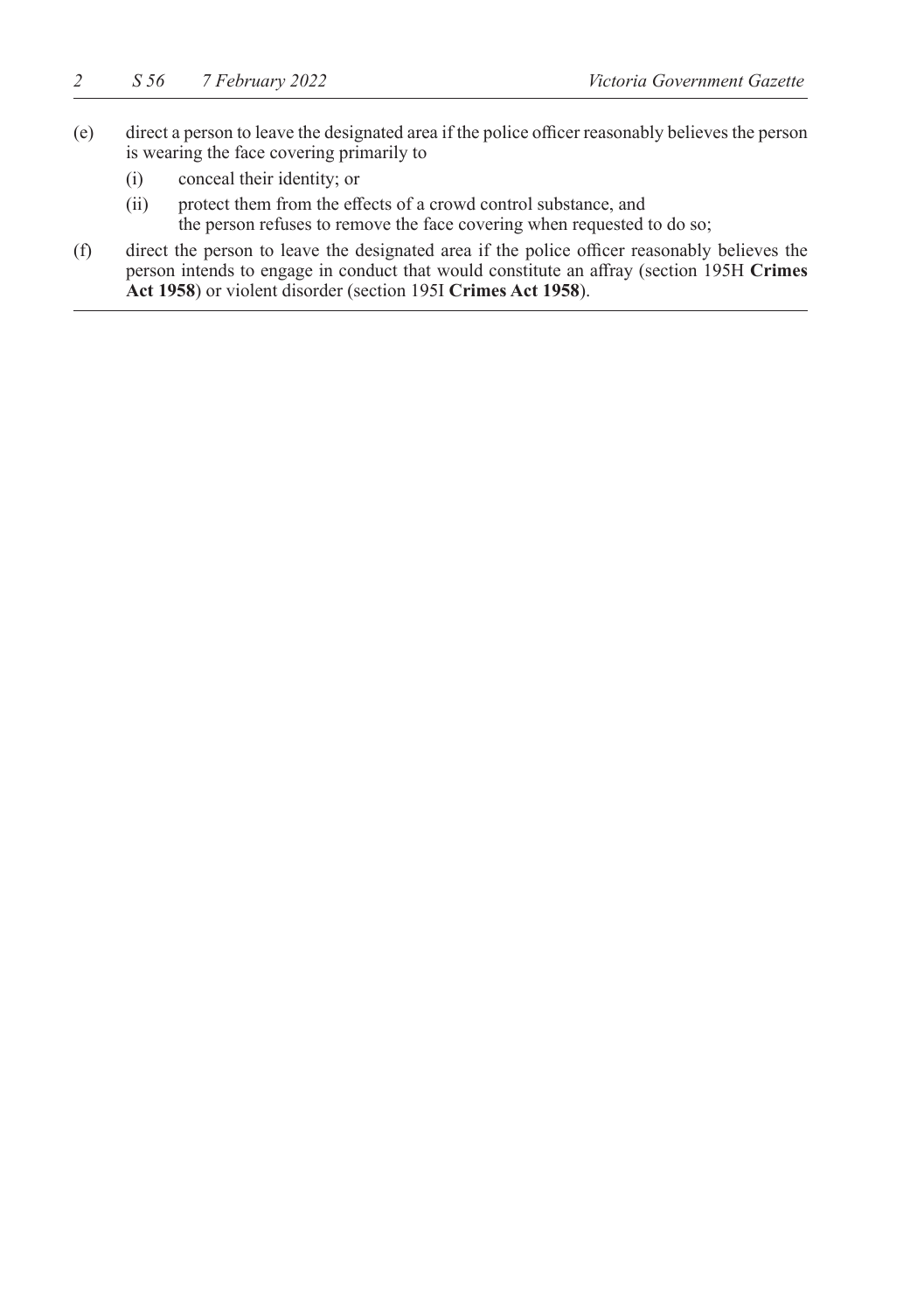This page was left blank intentionally